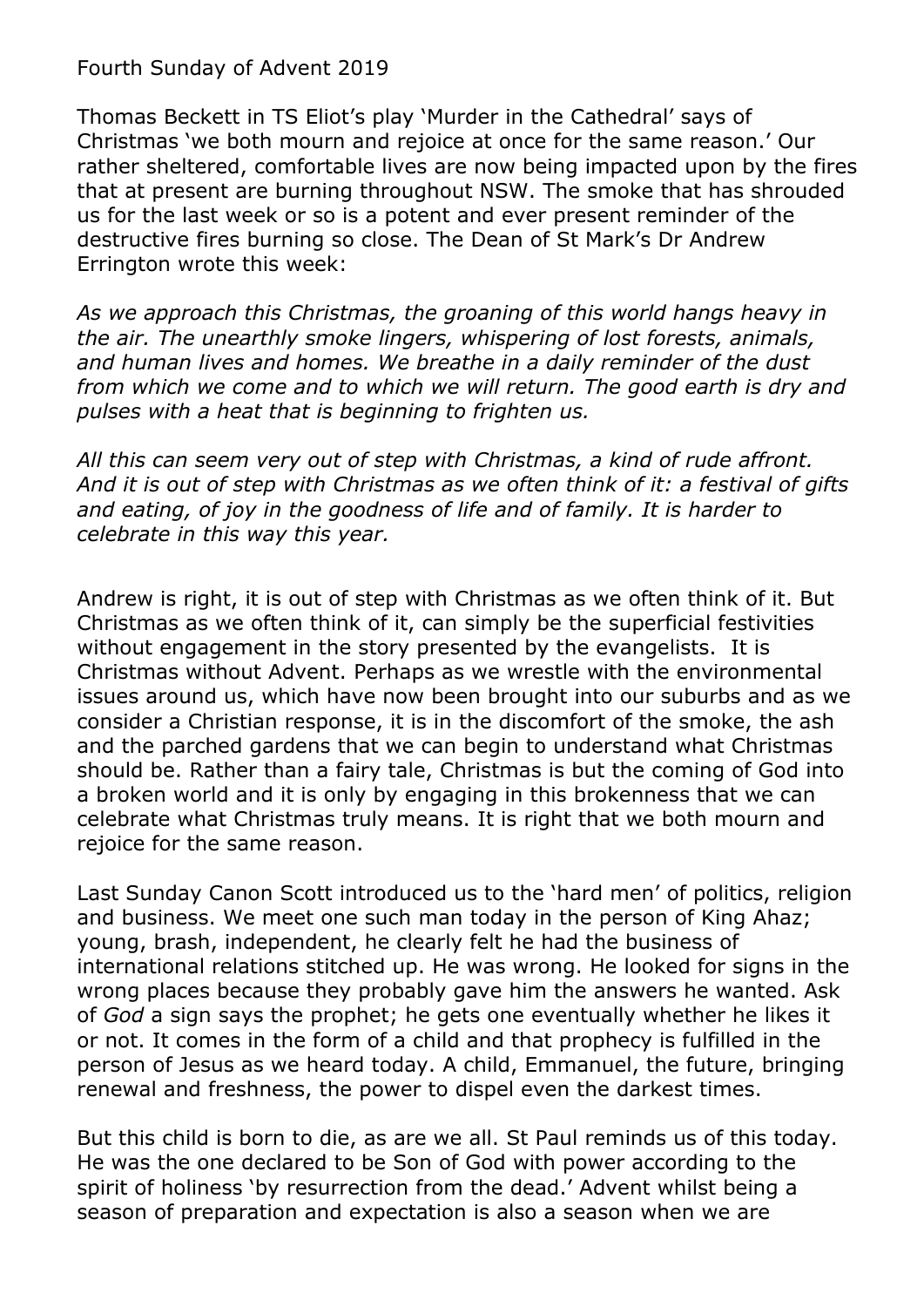reminded that this Jesus is not just the climax of all that has gone before but is also the future, as that we sing in that wonderful Christmas hymn, 'he is Alpha and Omega.' We know the future so we mourn and celebrate for the same reason.

Once again at this years' service of carols and readings we heard from TS Eliot, this is deliberate. In TS Eliot we find the tension between dying and birth and in this way I think Eliot helps us find that balance between action and contemplation. Last year you might recall we heard those wonderful words from the Journey of the Magi, it's worth hearing them again:

…were we led all that way for Birth or Death? There was a Birth, certainly We had evidence and no doubt. I had seen birth and death, But had thought they were different; this Birth was Hard and bitter agony for us, like Death, our death. We returned to our places, these Kingdoms, But no longer at ease here, in the old dispensation, With an alien people clutching their gods. I should be glad of another death.

This year we heard from the conclusion of another of his poems, Little Gidding:

*We shall not cease from exploration And the end of all our exploring Will be to arrive where we started And know the place for the first time. Through the unknown, unremembered gate When the last of earth left to discover Is that which was the beginning; At the source of the longest river The voice of the hidden waterfall And the children in the apple-tree Not known, because not looked for But heard, half-heard, in the stillness Between two waves of the sea. Quick now, here, now, always-- A condition of complete simplicity (Costing not less than everything) And all shall be well and All manner of thing shall be well When the tongues of flames are in-folded Into the crowned knot of fire And the fire and the rose are one.*

As we approach this Christmasstide I hope that we are prepared. Prepared to hear the story anew and find in it both the drama and the hope of